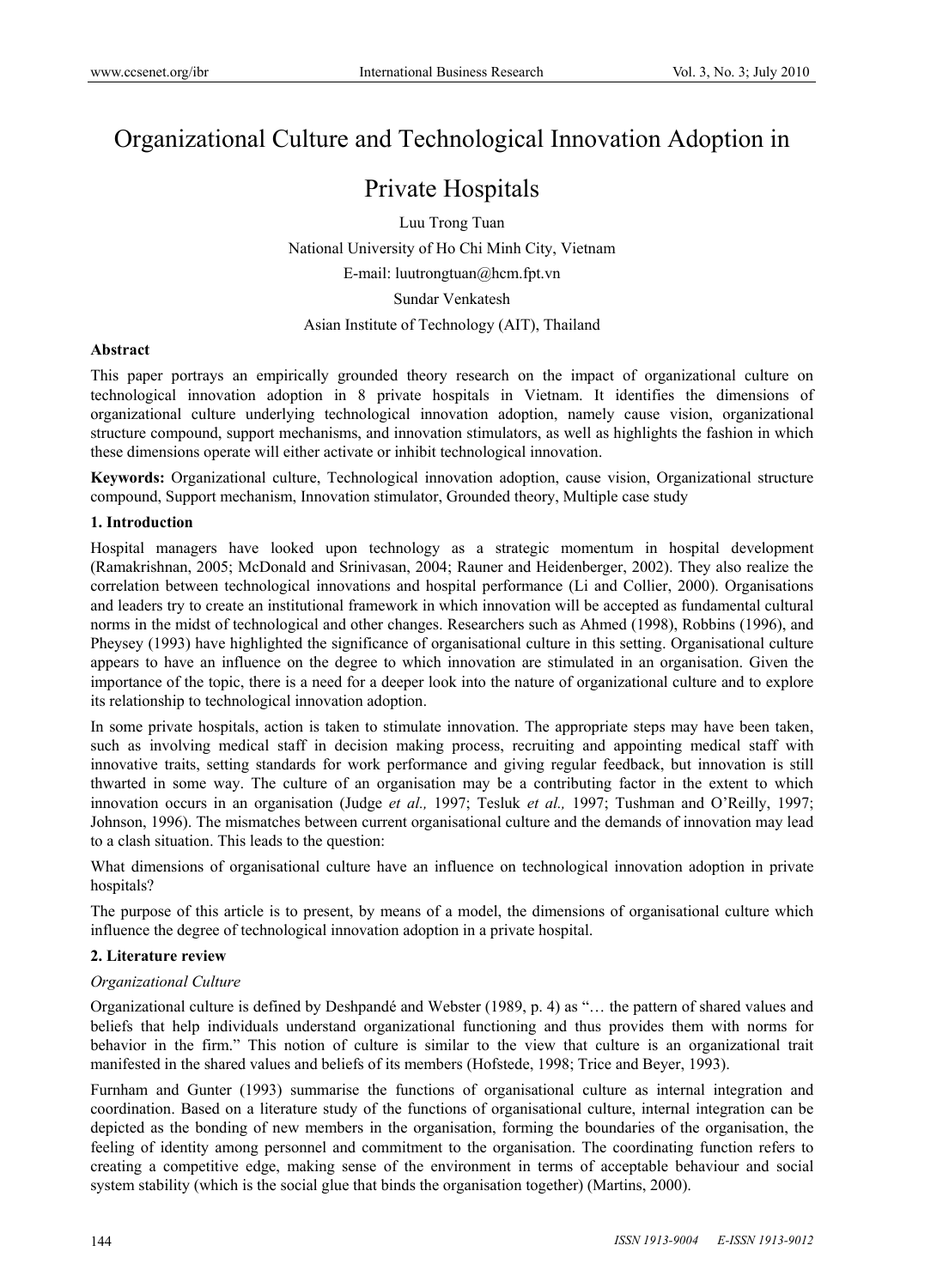Schein's (1985) model describes the levels of organisational culture, namely artifacts, values and basic assumptions and their interaction. Schein's model is criticised for not addressing the dynamic role of assumptions and beliefs in creating and changing organisational culture (Hatch, 1993).

Against this background and the work of Schein (1985), Martins (1987) developed a model to depict organisational culture based on the typical ideal organisation and the importance of leadership in creating an ideal organisational culture. Martins' model is based on the interaction between the organisational sub-systems (goals and values, structural, managerial, technological and psycho-sociological sub-systems), the two survival functions, namely the external environment (social, industrial and corporate culture) and the internal systems (artifacts, values and basic assumptions), and the dimensions of culture. The dimensions of culture encompass the following (Martins, 1987, 1997):

• *Mission and vision* (determines personnel's understanding of the vision, mission and values of the organisation and how these can be transformed into measurable individual and team goals and objectives).

• *External environment* (determines the degree of focus on external and internal customers and also employees' perception of the effectiveness of community involvement).

• *Means to achieve objectives* (determines the way in which organisational structure and support mechanisms contribute to the effectiveness of the organisation).

• *Image of the organisation* (focuses on the image of the organisation to the outside world and whether it is a sought-after employer).

• *Management processes* (focuses on the way in which management processes take place in the organisation. It includes aspects such as decision making, formulating goals, innovation processes, control processes and communication).

• *Employee needs and objectives* (focuses on the integration of employees' needs and objectives with those of the organisation as perceived by employees/personnel).

• *Interpersonal relationships* (focuses on the relationship between managers and personnel and on the management of conflict).

• *Leadership* (focuses on specific areas that strengthen leadership, as perceived by personnel).

This model is a comprehensive model which encompasses all aspects of an organisation upon which organisational culture can have an influence, and vice versa. This model can thus be used to describe organisational culture in an organisation and therefore be employed as background to determine which dimensions of organisational culture influence the degree of innovation in organisations.

## *Innovation in Organisations*

West and Farr (1990) define innovation as follows: "the intentional introduction and application within a role, group or organization of ideas, processes, products or procedures, new to the relevant unit of adoption, designed to significantly benefit the individual, the group, organization or wider society". The context in which a new idea, product, service or activity is implemented apparently determines whether it can be regarded as an innovation within that specific context (Martins, 2000).

In the research under discussion innovation can be defined as the implementation of a new and possibly problem-solving idea, practice or material artifact (e.g. a product) which is regarded as new by the relevant unit of adoption and through which change is brought about (Martins, 2000).

The concept of innovation in the context of this research (determining which dimensions of organisational culture influence innovation) can be illustrated as in Figure 1.

Organisational culture appears to be a critical factor in the success of any organisation. Successful organisations have the capacity to absorb innovation into the organisational culture and management processes (Syrett and Lammiman, 1997; Tushman and O'Reilly, 1997). According to Tushman and O'Reilly (1997), organisational culture lies at the heart of organisation innovation.

The fundamental elements of organisational culture (shared values, beliefs and behaviour expected of members of an organisation) influence innovation in two ways:

1) Through socialisation processes in organisations, individuals learn what behaviour is acceptable and how activities should function. Norms develop and are accepted and shared by individuals. In accordance with shared norms, individuals will make assumptions about whether innovative behaviour forms part of the way in which the organisation operates (Chatman (1991) and Louis (1980) both cited in Tesluk *et al*., 1997).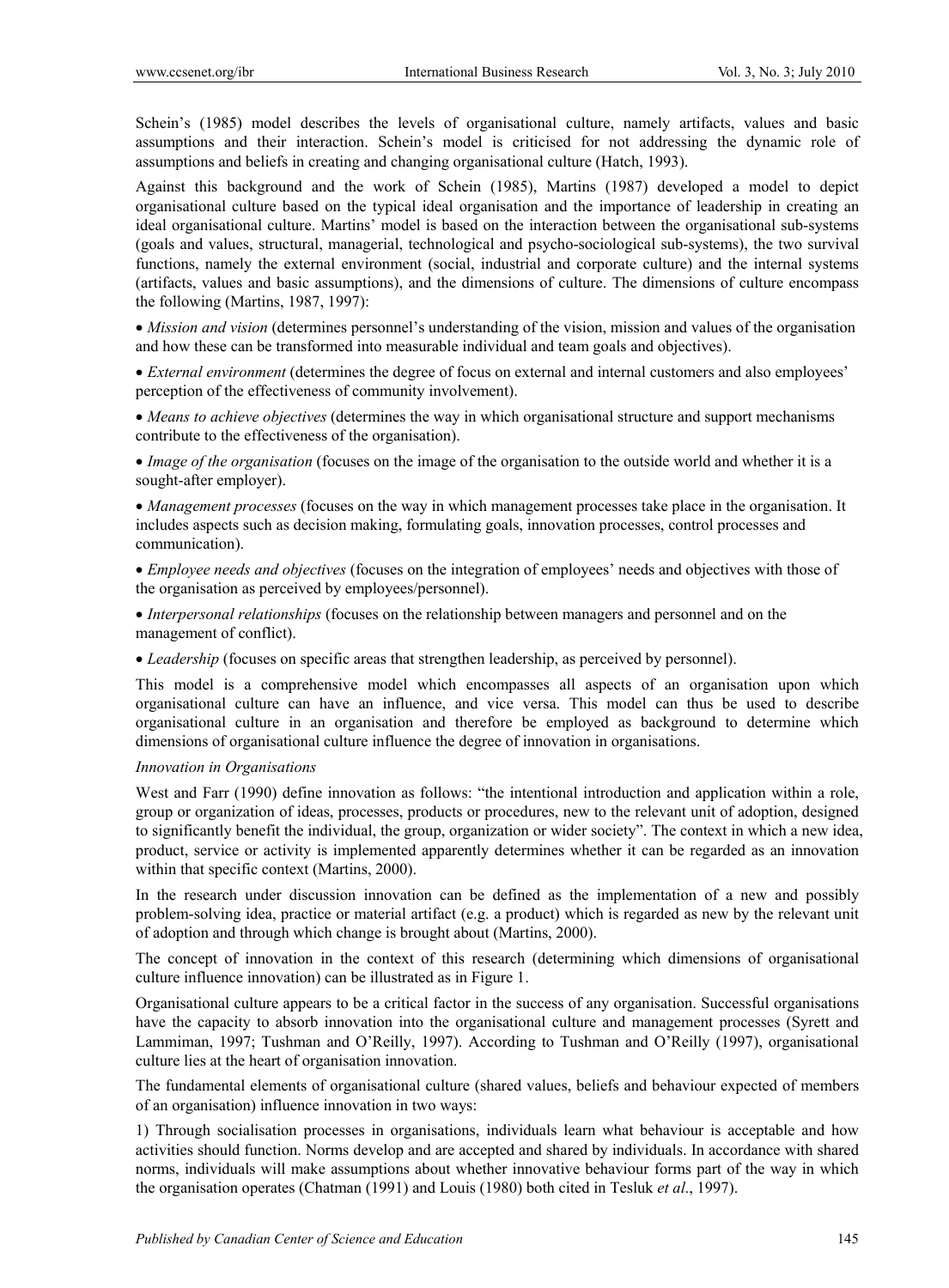2) The basic values, assumptions and beliefs become enacted in established forms of behaviours and activity and are reflected as structures, policy, practices, management practices and procedures. These structures and so on impact directly on innovation in the workplace, For example, by providing resource support to pursue the development of new ideas (Tesluk *et al*., 1997). In this way individuals in organisations come to perceive what is considered valuable and how they should act in the workplace.

Organisational culture affects the extent to which innovative solutions are encouraged, supported and implemented. A culture supportive of innovation encourages innovative ways of representing problems and finding solutions, regards innovation as both desirable and normal and favours innovators as models to be emulated (Lock and Kirkpatrick, 1995).

### **3. Research methodology**

This study adopted a case research method, which is considered a particularly useful method for research in the business field (Yin, 2002; Buchanon, Iyer, and Karl, 1999). Using the multiple case study design allowed us to explore the linkages between organizational culture and technological innovation adoption in private hospitals in Vietnam. Other researchers who have utilized and benefited from this approach include Tellis (1997) and Herriott and Firestone (1983).

A study intended to capture the dynamic linkages between organizational culture and technological innovation adoption must be designed to explore richness while simultaneously being able to capture patterns across hospitals. Case-based research provides the richness, but cannot effectively identify the patterns. Our research objectives lend themselves best to a grounded theory methodological approach (Glaser and Strauss, 1967). By this, pattern of linkages is discovered from observational data and in-depth interviews in a systematic manner, rather than by quantitatively testing hypotheses.

Data was gathered from eight private hospitals in Vietnam on which overview data are provided in Table 1. The hospital categorization in Table 1 was based on research findings rather than *a priori* information. The reason for selecting these hospitals was the degree of cooperation extended by these hospitals during the research work and the trusting relationship between the author and respondents in these hospitals through snowball sampling approach (Robson, 1993).

Grounded theory approach through case research was preferred over quantitative method since the questionnaire survey approach did not offer profound insights into the hospital practices. To minimize research bias we combined observation, interview and desk research. The information was gathered by conducting multiple in-depth interviews with 72 individuals from various levels in these hospitals, observation during hospital visits, and by referring to hospital annual reports and internal documents. The data was collected between March 2009 and December 2009 and updated prior to writing this paper.

As a follow up to the interviews with the directors of each of these hospitals, a literature review was conducted to further identify pattern of linkages between organizational culture and technological innovation adoption. The issues and concepts identified in the literature review were used to develop the data collection approach including the interview guides.

The main source of data collection in this research was in-depth interviews. The interview guide used open-ended questions, as many researchers (e.g., Travers, 2001; Patton, 1987) prefer this approach for its power to produce rich and original data. In each case, the questions were structured to elicit information about dimensions of organizational cutlure linked to technological innovation adoption. Interview guides were updated from questions that evolved and new dimensions of organizational culture linked to technological innovation adoption identified during each interview. As new questions were added, person previously interviewed were recontacted to elicit responses to the new questions.

Moreover, during observation visits at hospitals, informal conversational interviews were conducted with operations-level employees to supplement and verify the information obtained during the formal interviews. Patton (1987) identified this as an appropriate way to increase the salience of information that emerges from the immediate context and to obtain information pertinent to a particular situation. During interviews, notes were taken and tape-recorders were used only with the interviewees' permission.

Reliability and validity were essential concerns in this study. Both Denzin and Lincoln (2003) and Guion (2002) have argued that establishing the validity of a qualitative research method requires implementing a triangulated evaluated design. In this research, two types of triangulation were applied: methodological triangulation, adtoped by using multiple methods of data capture, and data triangulation, using a variety of data sources.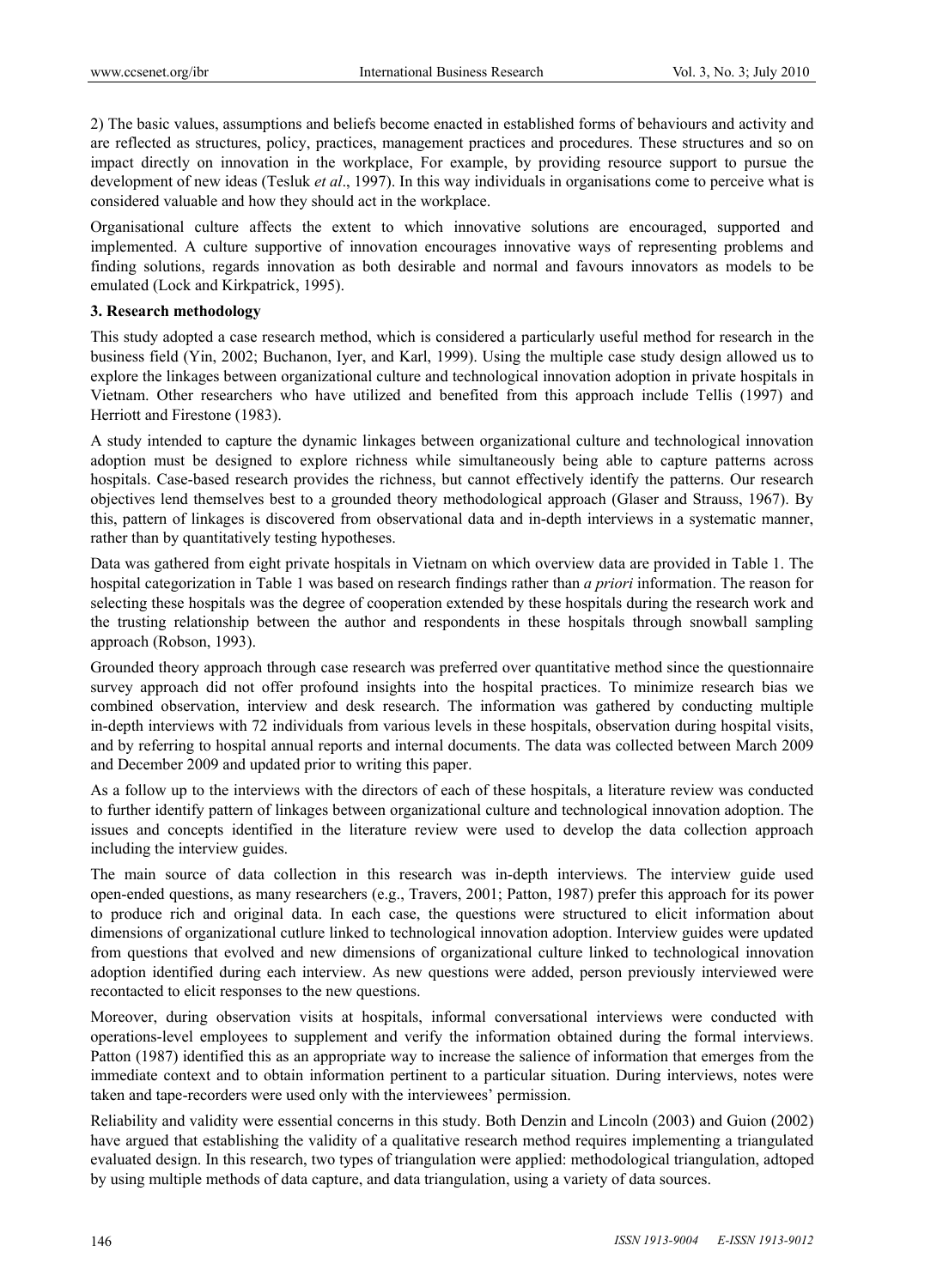## **4. Findings and discussion**

The advantage of selecting grounded theory as the methodology for this study is two-fold. First it assists in analyzing qualitative data. Second, it helps develop a theoretical account that not only facilitates discussion, but is grounded in the data collected. Thus theory is developed from data, rather than testing existing theories (Martin and Turner, 1986). Based on our observations and in-depth interviews noted above, we now advance and discuss four categories or dimensions. These addresses: (1) cause vision; (2) organizational structure compound; (3) support mechanisms; and (4) innovation stimulators.

## *First Dimension: Cause Vision*

An innovation strategy is a strategy that promotes the development and implementation of new products and services (Robbins, 1996). Covey (1993) claims that the origin of innovation lies in a shared vision and mission, which are focused on the future.

Observations and desk research showed that all directors of the hospitals imparted technological innovation into their vision and mission. Interviews with medical staff in the hospitals including heads of departments, both clinical and subclinical, also demonstrated that most of the heads of departments shared this vision with their directors referring to technological innovation as a crucial means of medical treatment quality improvement. Some hospital directors referred to technology innovation as a tool to enhance hospital reputation and brand image and increase the credibility of its marketing effort whereas some hospital directors referred to patients as customers in the competitive environment.

As highlighted in CIMA Study Text (1996), the vision and mission of an innovative organisation are also customer- and market-oriented, focusing on solving customers' problems among other things.

However, the director of the hospital H4, emphasized that what H4 members are doing are contributions to themselves, patients, and society: "Our hospital has been trying to adopt new medical treatment technologies, but the most important thing is our medical staff's awareness of benefits of technological innovation adoption to themselves, patients and society."

The director's perspective was shared by almost all of medical staff at H4 during the interviews: "The director always tells us doctors to look at what patients complain about since it is where innovation arises."

Behind the director's view is cause related marketing defined as "strategic positioning and marketing tool that links a company or a brand to a relevant social cause or issue, for mutual benefit." (Pringle and Thompson, 1999).

Interviews with medical staff of low management levels in the hospitals H3 and H6 demonstrated that they didn't see clear goals in the concept of innovation, let alone technological innovation. What they had to do everyday as they expressed was to try to fulfil their routine responsibilities. Most of them referred to technological innovation as top-management's business, and would learn to use new technology when it came to their department.

A different observation, however, was encountered at the hospitals H2, H4, and H7 where every employee was encouraged to make change, whether minor or major, considered rewarding, as expressed by a doctor working at H4: "I have made more contributions here than in my last place. The director always tells me to search for new technology, whether it is in treatment or management scope, which is beneficial to patients and makes H4 distinctive."

Judge *et al*. (1997) describe successful innovation as chaos within guidelines; in other words top management prescribes a set of strategic goals, but allows personnel great freedom within the context of the goals.

Organisational goals and objectives reflect the priorities and values of organisations and as a result may promote or hamper innovation (Arad *et al.*, 1997). Hall (cited in Arad *et al.*, 1997) found that personal and organisational goals that accentuate quality rather than effectiveness enhance the levels of innovation.

*Second Dimension: Organizational Structure Compound* 

Organisational culture has an influence on the organisational structure and operational systems in an organisation (Armstrong, 1995). The structure appears to highlight certain values which have an influence on the promotion or restriction of innovation in organisations.

In the innovation literature, much has been written about the structural characteristics of organisations and according to Arad *et al*. (1997) and the CIMA Study Text (1996) a flat structure, autonomy and work teams will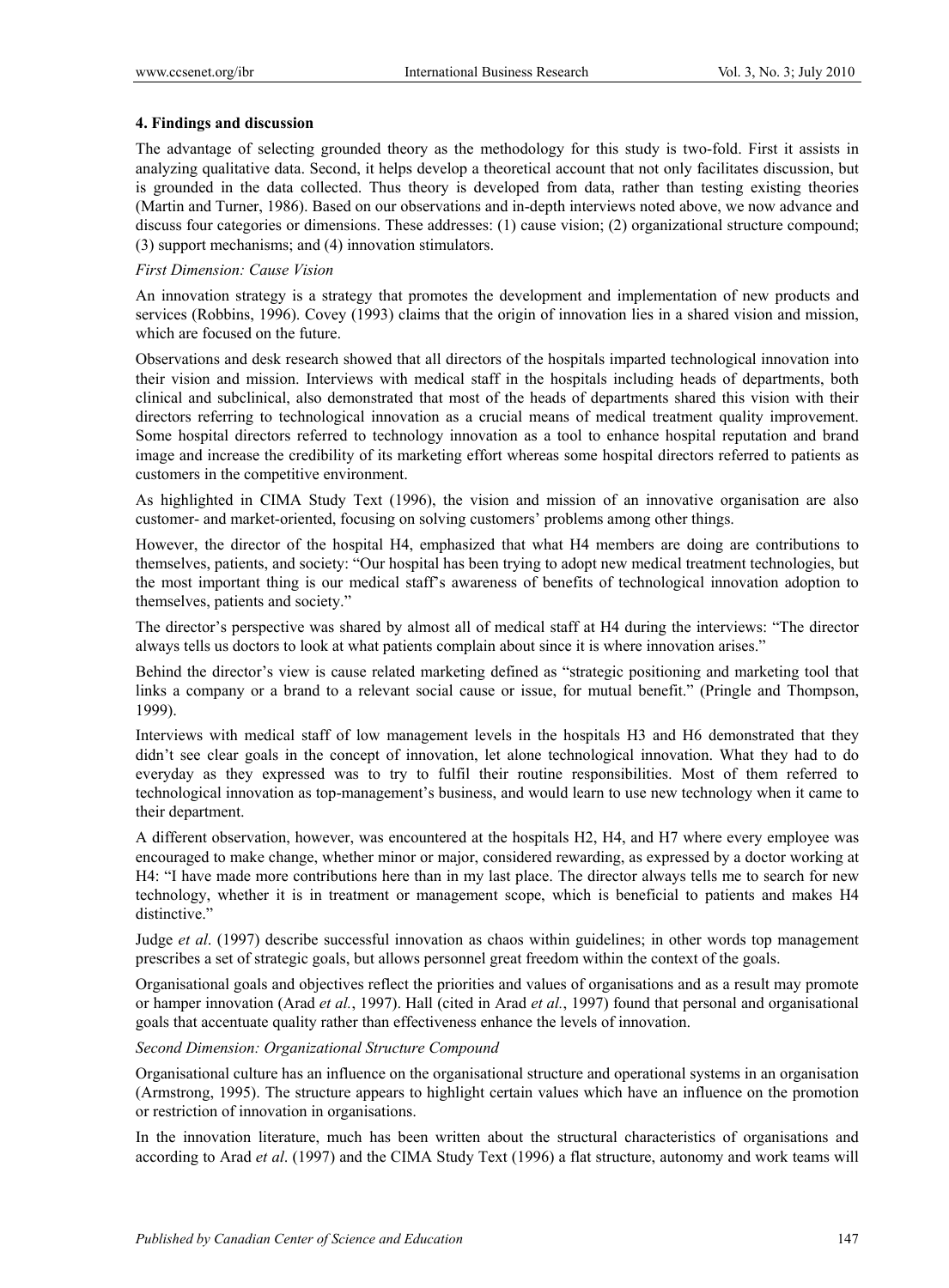promote innovation, whereas specialisation, formalisation, standardisation and centralisation will inhibit innovation.

As for the impact of organisational culture on a structure that supports innovation, values like flexibility, freedom and cooperative teamwork will promote innovation. On the other hand, values like rigidity, control, predictability, stability and order (mostly associated with hierarchical structures) will hinder innovation (Arad *et al.*, 1997). All above discussion on such aspects of organizational structure as flexibility, freedom and collaboration leads to our conversion of the term into organizational structure compound since these aspects behave like the atoms of a chemical compound, both firmly bonding to one another (collaboration) and retaining their identities and distintive properties (flexibility and freedom).

Most medical staff at the hospitals H3, H5, and H6 voiced that the notion of technological innovation pertained to upper middle management level upwards who are decision makers. Observations and interviews demonstrated that doctors and nurses outside management functions were reluctant to touch constraints such as time, budget, and innovation outcomes as a doctor at the hospital H6 expressed: "I don't think I can work innovatively if I find around me only constraints."

Also at H6, another doctor even showed negative attitude towards the way the hospital promoted and implemented technological innovation: "I have some technologically innovative ideas that can be applicable in this hospital, but I also know that it is none of my business. Ideas for the most part come from top management."

Freedom as a core value in stimulating innovation is manifested in autonomy, empowerment and decision making. This implies that personnel are free to achieve their goals in an automatic way within guidelines (described as "chaos within guidelines" by Judge *et al.* (1997)). Personnel therefore have the freedom to do their work and determine procedures as they see fit within the guidelines provided. Management should also believe in personnel and encourage them to be more innovative by allowing them more freedom, in other words empowering them instead of controlling them (Judge *et al.*, 1997, p. 76).

The literature survey revealed that the degree to which employees have freedom and authority to participate in decision making in solving problems determines the level of empowerment, which is positively related to the level of innovation in an organisation (Arad *et al.*, 1997, p. 4).

The speed of decision making can also promote or inhibit innovation. Tushman and O'Reilly (1997, p. 117) claim that cultural norms which lead to quick decision making (e.g. that speed is important and that the work rate is fast) should promote the implementation of innovation.

It was the case in several hospitals that there were a number of individual innovators but only a few innovative bondings. It could be found that there were varying speeds of technology innovation adoption in different departments in the hospitals as encountered at the hospital H3: "We have been applying this hospital management software for 6 months, but find it does not work well. Administration department and clinical departments are reluctant to collaborate."

On the contrary, the director at the hospital H4 encouraged collaboration in innovative groups: "When an individual comes up with a new idea on technological change, she or he automatically becomes project manager and leader of innovation team. She or he is also entitled to invite team members she or he can work well with. Normally the idea generator opens door for participants and this culture continues."

Co-operative teams are identified by some researchers as having an influence on the degree to which innovation take place in organisations. Well-established work teams which allow for diversity and individual talents that complement one another should promote innovation (Arad *et al.*, 1997). Cross-functional teams which encourage social and technical interaction between developers and implementers can improve and promote innovation. Another important aspect is that team members should be able to trust and respect one another, understand one another's perspectives and style of functioning, solve differences of opinion, communicate effectively, be open to new ideas and question new ideas. Such effective teamwork is partly based on team members' skills and abilities and partly on the shared values within the group (e.g. values about shared trust and solving differences) (Tushman and O'Reilly, 1997).

Among the researched hospitals, the hospitals H1, H2, H4, H7 and H8 proved to be more successful in technological innovation adoption due to rich communication between top management and medical staff as well as between individuals and heads of departments. Interviews with medical staff of the other hospitals revealed that it was lack of communication, especially trust, that led to hesitation and even apprehension of new idea generation.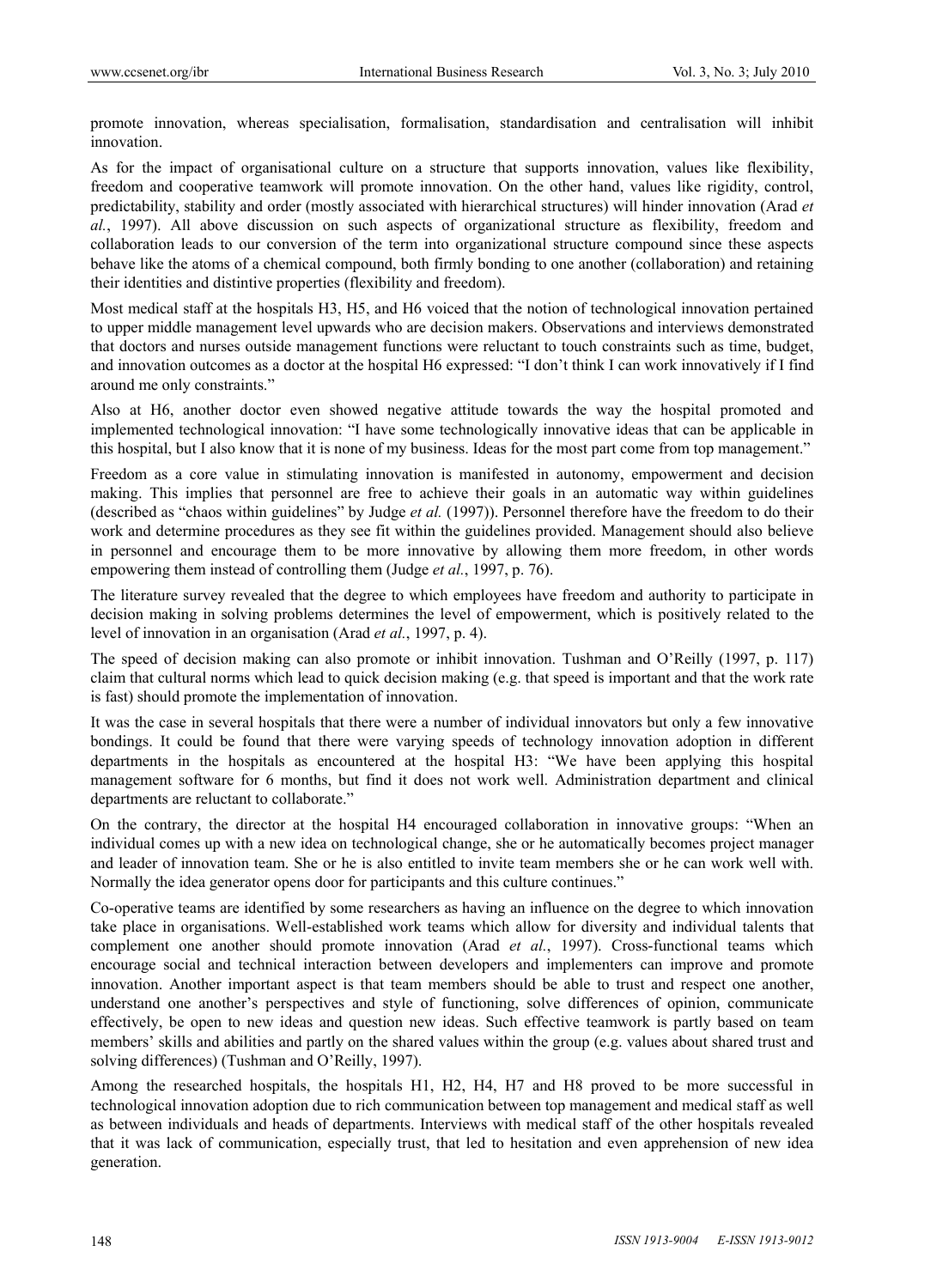An organisational culture that supports open and transparent communication, based on trust, will have a positive influence on promoting innovation (Barret, 1997; Robbins, 1996). Teaching personnel that disagreement is acceptable, since it offers the opportunity to expose paradoxes, conflict and dilemmas, can promote openness in communication. At the same time personnel must feel emotionally safe to be able to act innovatively and should therefore be able to trust one another, which in turn is promoted by open communication. An open-door communication policy, including open communication between individuals, teams and departments to gain new perspectives, is therefore necessary to create a culture supportive of innovation (Frohman and Pascarella, 1990; Samaha, 1996).

## *Third Dimension: Support mechanisms*

Observations and interviews showed that most hospitals announced their recognition of innovations at meetings of hospital and department levels. The hospitals H2, H4 and H7 even put on bulletin-boards names of individuals and teams who made innovation contributions. In parallel to innovation recognition, individuals and teams received adequate rewards as shown in desk research data and through interviews. However, interviews also revealed that most doctors paid more attention to mental rewards than physical rewards, as expressed by some doctors at the hospital H4: "We don't learn and apply new technology for money, but for patients and for our knowledge. However, the director says we deserve a pay rise or bonus for our contribution to the patients and the hospital. He even says we need to knock the door of his office and ask for this if he forgets it."

Interviews disclosed that a few hospitals didn't provide adequate resources for innovation adoption. However, the contrast could be found at H4: "When we manage to convince the director about our innovation project, his question always is what the best support is you need from the hospital for the success of the project."

Most hospitals solely provided technologies required for innovation, but failed to spot an essential element of innovation – creative and innovative people. Such hospitals as H2, H4, and H7 even set up alliances with innovative experts from Medical Universities such as Dr. T., who is famous for information technology innovation in medicine.

Support mechanisms should be present in the culture of an organisation to create an environment that will promote innovation. The literature study revealed that rewards and recognition and the availability of resources, namely time, information technology and innovative people, are mechanisms that play this role.

Behaviour that is rewarded reflects the values of an organisation. If innovative behaviour is rewarded, it will become the general, dominant way of behaving (Arad *et al.*, 1997). The problem is that many organisations hope that personnel will think more innovatively and take risks, but they are rewarded for well-proven, trusted methods and fault-free work. Personnel should also be rewarded for risk taking, experimenting and generating ideas. Intrinsic rewards like increased autonomy and improved opportunities for personal and professional growth may support the innovation process (Shattow, 1996; Amabile and Gryskiewicz (1987) and Kanter (1983) cited in Arad *et al.*, 1997). It is also important to reward individuals as well as teams (Tushman and O'Reilly, 1997). Management should be sensitive to which methods of reward and recognition will inspire personnel in their specific organisation to be more innovative (Tushman and O'Reilly, 1997).

In some hospitals, interviews disclosed that organizational culture didn't favor creativity and innovation as reflected in individual attitudes towards innovation: "We don't want to make any change, because it means we have more work to do."

An organisational culture that promotes innovation should allow employees time to think innovatively and experiment (Shattow, 1996). In organisations where innovation are encouraged, personnel are, for example, allowed to spend 15 percent of their time on generating new ideas and working on their favourite projects. Emphasis on productivity and downsizing, which leads to more pressure on employees to work harder, is not conducive to innovation in organisation (Filipczak, 1997).

Observations and interviews showed that most individuals took advantage of information technology to collaborate. The hospitals H1, H4 and H8 even set up videoconferencing for discussion with regional or overseas experts in the specific field of technology.

Information technology as a support mechanism is an important resource for successful innovation (Shattow, 1996). In organisations where it is part of the culture to use computer technology such as the Internet and intranet to communicate and exchange ideas, the chances of innovation taking place are improved (Bresnahan, 1997; Khalil, 1996).

## *Fourth Dimension: Innovation Stimulators*

Values and norms that encourage innovation manifest themselves in specific behavioural forms that promote or inhibit innovation.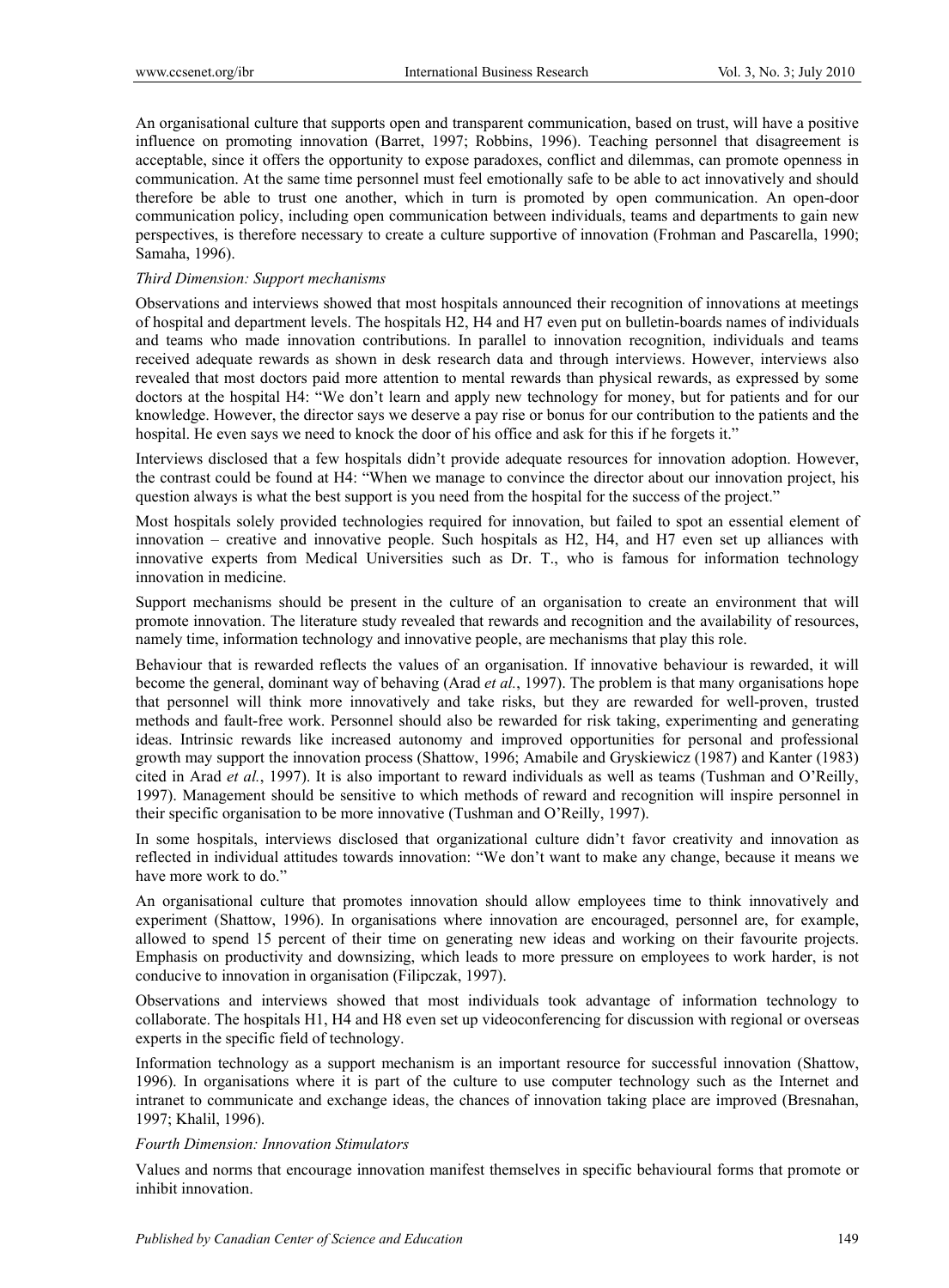Doctors and nurses at the hospitals H1, H2, H4 and H7 reported that they were encouraged by top management to improve medical treatment quality, particularly by means of technological innovation. As a doctor at H4 stated: "The director always says you can call me any time especially in two cases: you find out a problem in this hospital or you have a new idea."

However, interviews also indicated that several departments of the hospitals, especially finance departments, appeared not to support an individual's or a team's new idea if they once failed, as explained by a few doctors at the hospitals H3 and H6: "We just do the way we do now. We used to make change and failed. And the management does not seem to back us when we suggest a change."

The way in which mistakes are handled in organisations will determine whether personnel feel free to act innovatively. Mistakes can be ignored, covered up, used to punish someone or perceived as a learning opportunity (Brodtrick, 1997). Tolerance of mistakes is an essential element in the development of an organisational culture that promotes innovation. Successful organisations reward success and acknowledge or celebrate failures, for example, by creating opportunities to openly discuss and learn from mistakes (Tushman and O'Reilly, 1997).

A few doctors at the hospitals H3 and H6 explained: "Our technological innovation, to some extent, improved treatment quality; however, it did not yield the margin the finance managers expected. Looking upon this as a risk, we are reluctant to try another new idea."

Some doctors even admitted that they didn't know how to deal with finance managers' questions such as "Do your team think this new technology will produce more profit than the current technology?" However, as doctors explained, they came up with this new idea just because they found this new technology could bring patients better treatment.

Taking risks and experimenting are behaviours that are associated with innovation. A culture in which too many management controls are applied will inhibit risk taking and consequently innovation (Judge *et al.*, 1997). The assumption that risks may be taken as long as they do not harm the organisation will not encourage personnel to be innovative by experimenting and taking risks (Filipczack, 1997, p. 37). It is important that a balance should be reached in the degree to which risk taking is allowed. This can be achieved by spelling out expected results, assigning the responsibility of monitoring and measuring risk taking to someone in the organisation, creating a tolerant atmosphere in which mistakes are accepted as part of taking the initiative, regarding mistakes as learning experiences, and assuming that there is a fair chance of risks being successful.

Except the hospital H4, researched hospitals didn't show apparent competitiveness for technological innovation. H4's director always encouraged departments: "Why don't you try to put your names, your departments' names on the bulletin-boards of technological innovators so that everybody, especially your patients, can recognize?" Medical staff at H4 added that as they brought to the meetings the conflicts between departments, the director always challenged: "If your two departments seem to compete for the similar technological innovation, why don't you make alliance with each other? Why don't your department and finance department sit back and compromise? Why does finance department not look at less physical profit and more medical benefit whereas department of cardiology tries to reduce the down time through use of this technology to produce more profit?"

Research by Nÿstrom (1990) indicates that the most innovative departments in an organisation regard competitiveness as an important aspect of their culture. According to Read (1996, p. 226), competitiveness in organisations has shifted to the creation and assimilation of knowledge. In creating a culture of competitiveness managers should reach out to internal and external knowledge, encourage debating of ideas, create an environment in which constructive conflict will lead to information flow, support projects based on information flow and actively manage the choice of organisational design.

Tolerance of conflict and handling conflict constructively are values that support innovative behaviour in organisations (Robbins, 1997; Judge *et al*., 1997). When there is conflict between different ideas, perceptions and ways in which information is processed and evaluated, the process of handling conflict should be handled constructively to promote innovation. Understanding different individual thinking styles and training personnel in the process of constructive confrontation will create a culture supportive of innovation.

Four dimensions of organizational culture that influence technological innovation adoption are summarized in a model in Figure 2.

## **5. Concluding remarks**

The model grounded in this research highlights the dimensions of organizational culture that play a role in promoting and implementing technological innovation. The research examined how the patterns between a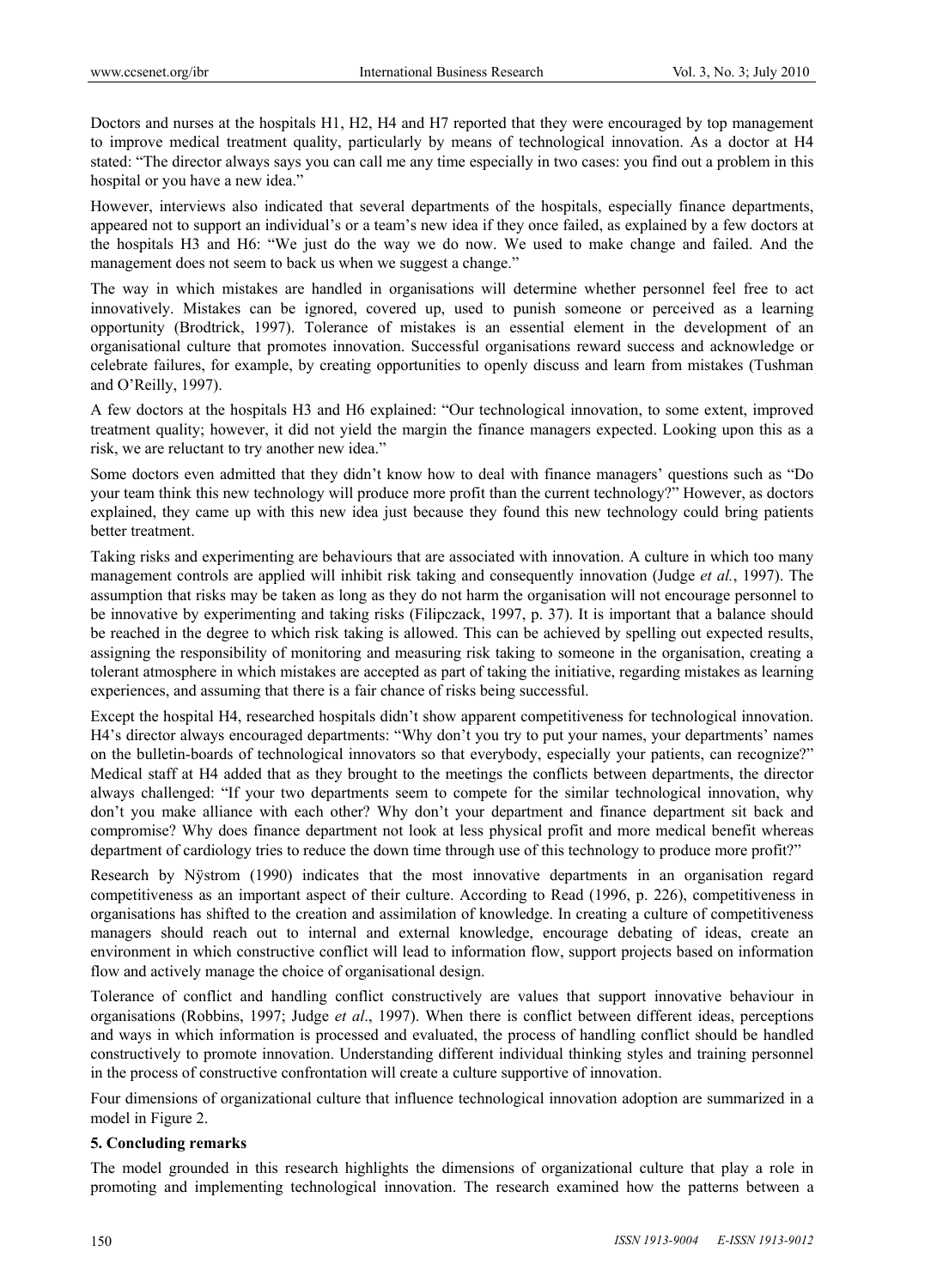dimension of organizational culture and medical staff's technological innovative behaviors emerge. It also demonstrated that the way in which these dimensions, namely cause vision, organizational structure, support mechanisms, and innovation stimulators, operate will either support or inhibit technological innovation. The eight-case research design overcame the disadvantages of studying too wide a variety of health-care industries and technologies, yet provided sufficient diversity to explore patterns among hospitals with different organizational cultures and technological innovative capacities.

### **References**

Ahmed, P. K. (1998). Culture and climate for innovation. *European Journal of Innovation Management*, Vol. 1, No. 1, pp. 30-43.

Arad, S., Hanson, M. A. and Schneider, R. J. (1997). A framework for the study of relationships between organizational characteristics and organizational innovation. *The Journal of Creative Behavior*, Vol. 31, No. 1, pp. 42-58.

Armstrong, M. (1995). *A Handbook of Personnel Management Practice* (5th ed.). London: Kogan Page.

Barret, R. (1997). Liberating the corporate soul. *HR Focus*, Vol. 74, No. 4, pp. 15-16.

Bresnahan, J. (1997). The elusive muse. *CIO*, Vol. 11, No. 2, pp. 50-6.

Brodtrick, O. (1997). Innovation as reconciliation of competing values. *Optimum*, Vol. 27, No. 2, pp. 1-4.

Buchanan, M., Iyer, R. and Karl, C. A. (1999). The case study in business research. *Global Research Business*. Available http://www.globalresearchbusiness.com.

CIMA Study Text (1996). *Organisational Management and Development* (3rd ed.). London: BPP Publishing.

Covey, S. R. (1993). Innovation at four levels. *Executive Excellence*, Vol. 10, No. 9, pp. 3-5.

Denzin, N. K. and Lincoln, Y. S. (2003). Introduction. The discipline and practice of qualitative research. In Denzin, N. K. and Lincoln, Y. S. (Eds), *The Landscape of Qualitative Research* (pp.1-46). Thousand Oaks, CA: Sage Publications.

Deshpandé, R., and Webster, F. E. (1989). Organizational culture and marketing: defining the research agenda. *Journal of Marketing*, Vol. 53, pp. 3-15.

Filipczak, B. (1997). It takes all kinds: creativity in the workforce. *Training*, Vol. 34 No.5, pp.32-40.

Frohman, M. and Pascarella, P. (1990). Achieving purpose-driven innovation. *Industry Week*, No. 239, pp. 20-4.

Furnham, A. and Gunter, B. (1993). *Corporate Assessment: Auditing a Company's Personality*. London: Routledge.

Glaser, B. and Strauss, A. (1967). *The Discovery of Grounded Theory*. Chicago: Aldine.

Guion, R. M. (2002). Validity and reliability. In S. G. Rogelberg (Ed.), *Handbook of research methods in industrial and organizational psychology* (pp. 57-76).

Hatch, M. J. (1993). The dynamics of organizational culture. *Academy of Management Review*, Vol. 18, No. 4, pp. 657-93.

Herriott, R. E. and Firestone, W. A. (1983). Multisite Qualitative Policy Research: Optimizing Descriptions and Generalizability. *Educational Researcher*, Vol. 12, No. 2, pp. 14-19.

Hofstede, G. (1998). Attitudes, values and organizational culture: disentangling the concepts. *Organization Studies*, Vol. 19, No. 3, pp. 477-92.

Johnson, M. M. (1996). Finding creativity in a technical organization. *Research Technology Management*, Vol. 3a, No. 5, pp. 9-11.

Judge, W. Q., Fryxell, G. E. and Dooley, R. S. (1997). The new task of R&D management: creating goal-directed communities for innovation. *California Management Review*, Vol. 39, No. 3, pp. 72-85.

Khalil, O. E. M. (1996). Innovative work environments: the role of information technology and systems. *SAM Advanced Management Journal*, Vol. 61, No. 3, pp. 32-6.

Li, L. X. and Collier, D. A. (2000). The role of technology and quality on hospital financial performance an exploratory analysis. *International Journal of Service Industry Management*, Vol. 11, No. 3, pp. 202.

Lock, E. A. and Kirkpatrick, S. A. (1995). Promoting creativity in organizations. In Ford, C. M., and Gioia, D. A. (Eds), *Creative Action in Organizations: Ivory Tower Visions & Real World Voices* (pp.115-120). London: Sage.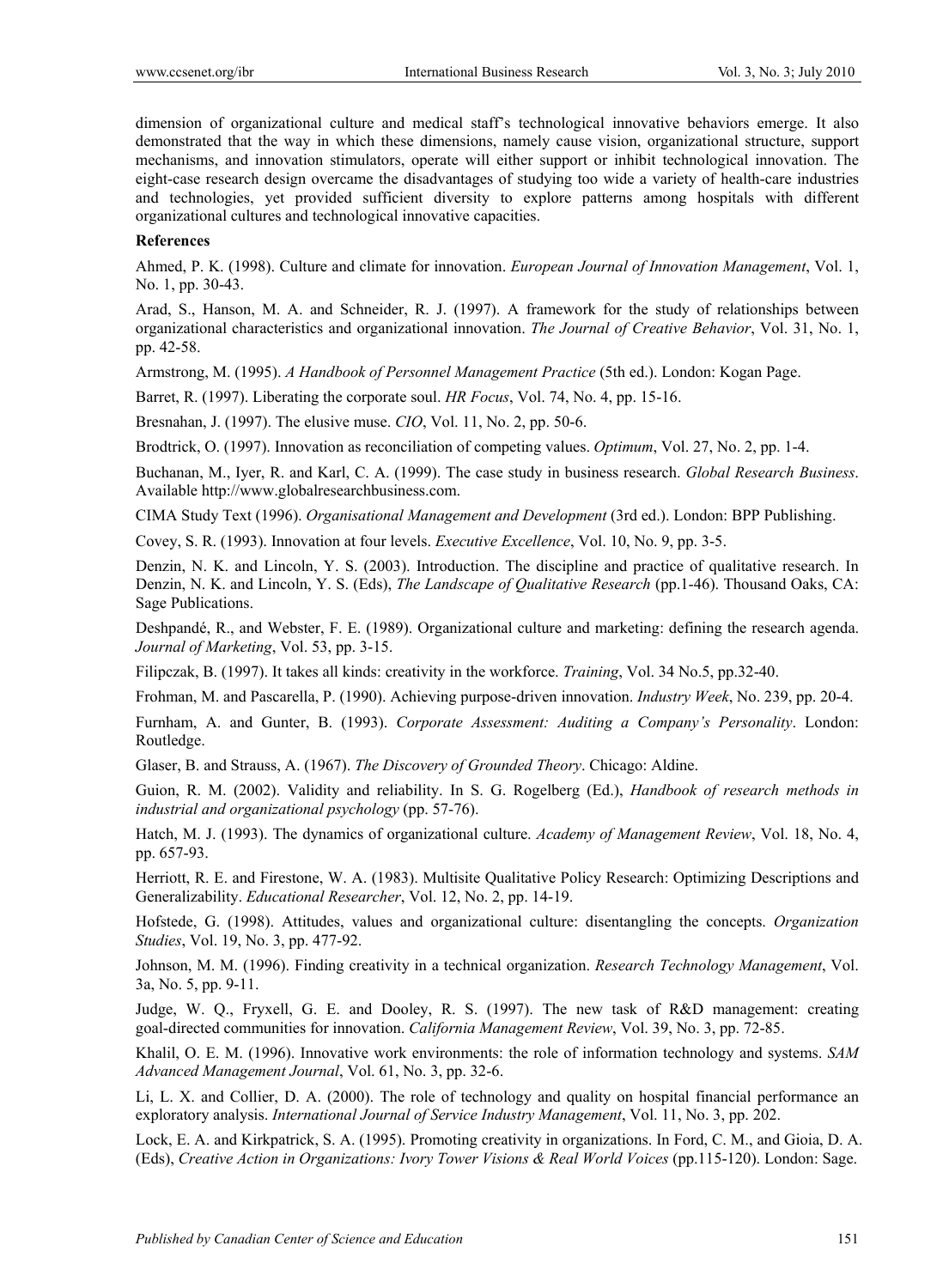Martin, P. Y. and Turner, B. A. (1986). Grounded theory and organizational research. *Journal of Applied Behaviorial Science*, 22, 2, pp. 141-157.

Martins, N. (1987). Organisasiekultuur in 'n finansiële instelling/Organisational culture in a financial institution (DPhil thesis). Pretoria: University of Pretoria.

Martins, N. (1997). Elandsrand Gold-mine: organisational culture survey. Johannesburg.

Martins, E. C. (2000). Die invloed van organisasiekultuur op kreatiwiteit en innovasie in 'n universiteitbiblioteek/ The influence of organisational culture on creativity and innovation in a university library (MInf dissertation). Pretoria: University of South Africa.

McDonald, R. E. and Srinivasan, N. (2004). Technological innovations in hospitals: what kind of competitive advantage does adoption lead to? *International Journal of Technology Management*, Vol. 28, No. 1, p. 103.

Nÿstrom, H. (1990). Organizational innovation. In West, M. A., and Farr, J. L. (Eds), *Innovation and Creativity at Work: Psychological and Organizational Strategies* (pp. 143-161). Wiley, Chichester.

Patton, M. Q. (1987). *How to Use Qualitative Methods in Evaluation*. California: Sage Publications, Inc.

Pheysey, D. C. (1993). *Organisational Cultures: Types and Transformations*. London: Routledge.

Pringle, H., and Thompson, M. (1999). Brand Spirit: How Cause Related Marketing Builds Brands (p.31). Chichester, John Wiley.

Ramakrishnan, R. (2005). Operations assessment of hospitals in the Sultanate of Oman. *International Journal of Operations & Production Management*, Vol. 25, No. 1, pp. 39-55.

Rauner, M. S. and Heidenberger, K. (2002). Scope and role of strategic technology management in hospitals: the case of Vienna, Austria. *International Journal of Healthcare Technology and Management*, Vol. 4, No. 3/4, p. 239.

Read, W. H. (1996). Managing the knowledge-based organization: five principles every manager can use. *Technology Analysis and Strategic Management*, Vol. 8, No. 3, pp. 223-232.

Robbins, S. P. (1996). *Organizational Behavior: Concepts, Controversies, Applications* (7th ed.). Englewood Cliffs, NJ: Prentice-Hall.

Robbins, S. P. (1997). *Essentials of Organizational Behavior* (5th ed.). Upper Saddle River, NJ: Prentice-Hall.

Robson, C. (1993). *Real world research: A resource for social scientists and practitioner-researchers*. Oxford: Blackwell.

Samaha, H. E. (1996). Overcoming the TQM barrier to innovation. *HR Magazine*, Vol. 41, No. 6, pp. 145-149.

Schein, E. H. (1985). *Organizational Culture and Leadership*. San Francisco, CA: Jossey-Bass.

Shattow, M. (1996). Out of the blue. *Electric Perspectives*, 44-54, Vol. 21, No. 3.

Syrett, M., and Lammiman, J. (1997). The art of conjuring ideas. *Director*, Vol. 50, No. 9, pp. 48-54.

Tellis, W. (1997). Application of a case study methodology. *Qualitative Report*, Vol 3, No. 3.

Tesluk, P. E., Faar, J. L. and Klein, S. R. (1997). Influences of organizational culture and climate on individual creativity. *The Journal of Creative Behavior*, Vol. 31, No. 1, pp. 21-41.

Travers, M. (2001). *Qualitative Research Through Case Studies* (Chapter 1). London: Sage.

Trice, H. M. and Beyer, J. M. (1993). *The Culture of Work Organizations*. Englewood Cliffs, NJ: Prentice-Hall.

Tushman, M. L. and O'Reilly, C. A. III (1997). *Winning through Innovation: A Practical Guide to Leading Organizational Change and Renewal*. Boston, MA: Harvard Business School Press.

West, M. A. and Farr, J. L. (1990). Innovation at work. In West, M. A., and Farr, J. L. (Eds), *Innovation and Creativityat Work: Psychological and Organizational Strategies* (pp.3-13). Wiley, Chichester.

Yin, R. K. (2002). *Case Study Research Design and Method*. California, USA: Sage Publications.